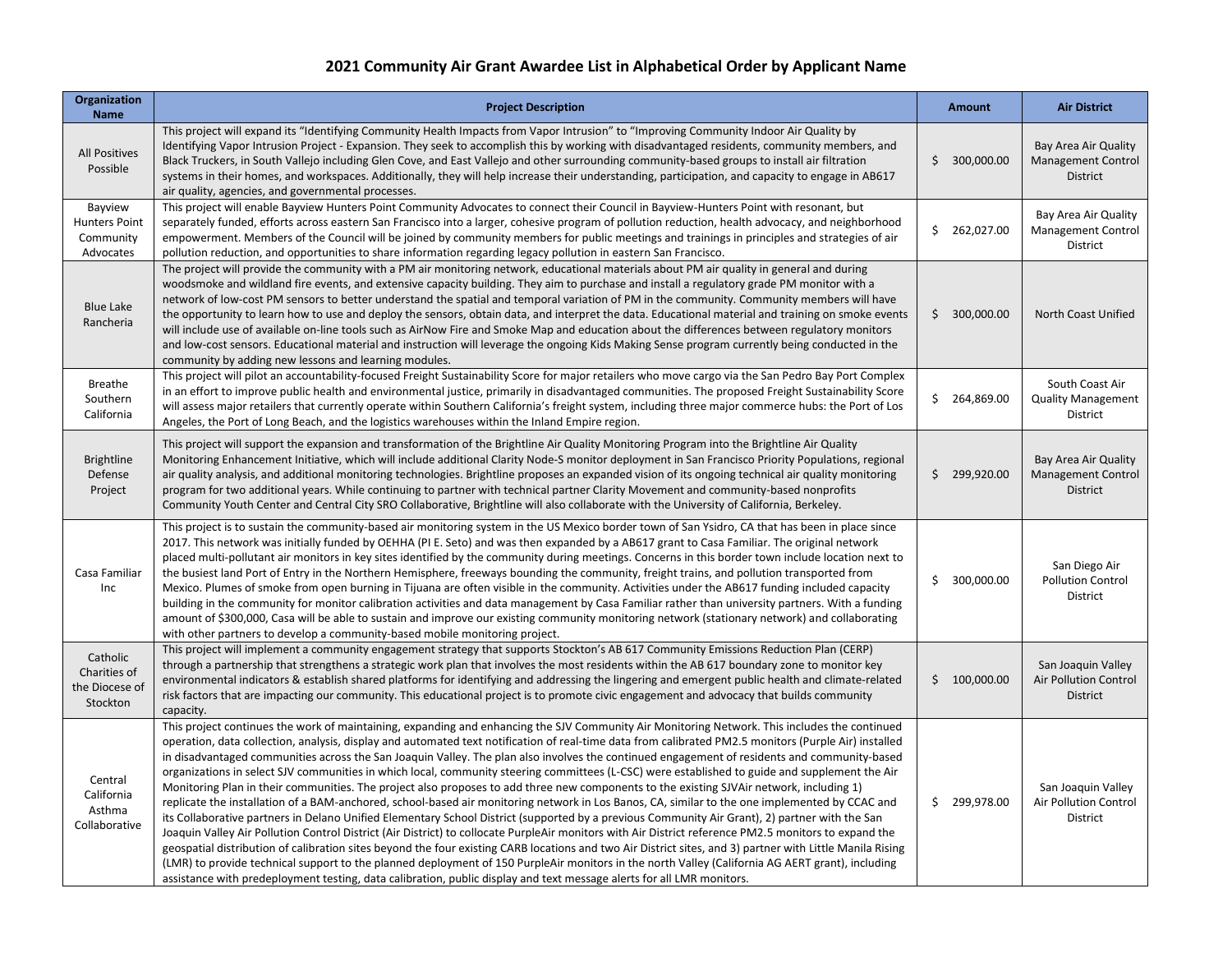| Central<br>California<br>Asthma<br>Collaborative           | This project is to support its proposed program targeting emissions reduction strategy expansion for the Local Community Steering Committees (L-<br>CSCs) in Stanislaus, Madera, and Tulare counties developed and maintained as part of its existing CAG I & II contracts by CCAC, the Central<br>California Environmental Justice Network (CCEJN), and the Central Valley Air Quality Coalition's (CVAQ) collaborative efforts, local and state<br>government and air agencies, and community-based organizations. This project will ensure that local Community Steering Committees (L-CSC)<br>understand the various opportunities available through existing and proposed air and toxic pollution emission reduction strategies already<br>available in CARB approved Community Emission Reduction Plans (CERP) developed by the first three AB 617 selected communities in the San<br>Joaquin Valley (SJV), and create working groups of these same L-CSCs to consider and propose new opportunities to reduce or mitigate those<br>emissions. |     | \$299,966.00 | San Joaquin Valley<br><b>Air Pollution Control</b><br>District                                                                      |
|------------------------------------------------------------|------------------------------------------------------------------------------------------------------------------------------------------------------------------------------------------------------------------------------------------------------------------------------------------------------------------------------------------------------------------------------------------------------------------------------------------------------------------------------------------------------------------------------------------------------------------------------------------------------------------------------------------------------------------------------------------------------------------------------------------------------------------------------------------------------------------------------------------------------------------------------------------------------------------------------------------------------------------------------------------------------------------------------------------------------|-----|--------------|-------------------------------------------------------------------------------------------------------------------------------------|
| Climate First:<br><b>Replacing Oil</b><br>& Gas<br>(CFROG) | The project will continue to gather detailed air quality monitoring data in the California Climate Investment Priority Populations of South Oxnard<br>and West Ventura. CFROG has also partnered with CSUCI to develop the Environmental Voices Academy (EVA), a 14-week online/hybrid<br>environmental advocacy training program for Ventura County high school juniors and seniors. Finally, in partnership with local chapters of two<br>prominent labor unions - Laborers International Union of North America (LiUNA) and Tri-Counties Building & Construction Trade Council, AFL-CIO<br>for Ventura, Santa Barbara and San Luis Obispo Counties (Tri-Counties), CFROG will help develop a skilled EV charging station certification program<br>utilizing their partners' existing relationship with the County of Ventura's Office of Sustainability and the City of Oxnard's City Corps youth<br>workforce training program.                                                                                                                  |     | \$300,000.00 | Ventura County Air<br>Pollution<br><b>Control District</b>                                                                          |
| Coalition for<br>Clean Air                                 | This project will provide Introductory and Advanced training courses (i.e., Bootcamps) that will increase each participating EJ groups' air quality<br>knowledge and strengthen their ability to address it. These Intro and Advanced courses will have many benefits: (1) increase the ability of EJ groups<br>to engage effectively in public meetings, (2) allow space for knowledge and experience sharing, and (3) assist EJ groups aiming to access and<br>benefit from donor funding opportunities. Pre-training outreach and surveys will allow CCA and TD Environmental Services to tailor each Bootcamp<br>to the interests and needs of the participants.                                                                                                                                                                                                                                                                                                                                                                                 |     | \$299,672.00 | South Coast Air<br><b>Quality Management</b><br>District                                                                            |
| Comite Civico<br>del Valle                                 | This project is to continue the community monitoring efforts in the Salton Sea Air Basin, a region that encompasses the Imperial and Eastern<br>Coachella Valleys. Current and previous efforts for community air monitoring have relied on the work of the Imperial Project, which established a<br>community air monitoring network of 40 stationary sites using low-cost monitors. As technology improves, CCV aims to provide the community<br>those same improvements in the community services that IVAN Air provides. Their project aims to incorporate two new advances into the network<br>including: 1) mobile monitoring to collect field data specific to each of the monitoring sites to improve regional calibrations, and 2) incorporating<br>PM2.5 specific sensors to the IVAN Air monitoring network to improve the quality of the Community Air-quality Levels (CALs) provided.                                                                                                                                                   |     | \$300,000.00 | <b>Imperial County Air</b><br>Pollution<br><b>Control District</b>                                                                  |
| Communities<br>for a Better<br>Environment                 | This project is to support CBE in taking part in AB617 and related regulatory and public proceedings, to educate their members to facilitate<br>participation, and to continue local CERP development and implementation. Gaining this support will greatly facilitate winning substantial and<br>specific pollution prevention measures for industrial, mobile, and other sources.                                                                                                                                                                                                                                                                                                                                                                                                                                                                                                                                                                                                                                                                  | S   | 99,978.00    | South Coast and Bay<br>Area Air Quality<br><b>Management Control</b><br>District                                                    |
| Community<br>Environmental<br>Council                      | This project is to develop solutions with local communities that will reduce people's exposure to air pollution, wildfire smoke, and pesticides. The<br>project will achieve this goal by expanding local air quality monitoring, gathering reliable data on local air quality, and conducting air quality data<br>analysis to better understand air pollution impacts. CEC is partnering with Blue Tomorrow LLC as a subcontractor. Blue Tomorrow will lead<br>technical air monitoring for the project and support CEC's community engagement activities. Results from the technical air monitoring and<br>community engagement activities will be used to develop a two-part Community Action Plan with recommendations to sustain or expand<br>community air monitoring, improve air quality notification systems, and reduce air pollution in the project area.                                                                                                                                                                                 | \$. | 300,000.00   | Santa Barbara<br><b>County Air Pollution</b><br><b>Control District</b>                                                             |
| Environmental<br>Health<br>Coalition                       | This project will push for accomplishment of the Community Emission Reduction Plan (CERP) for Portside Environmental Justice Communities. After<br>years of effort, Portside residents have developed their vision for cleaner air and improved respiratory health. Through this project, they will<br>collaborate with residents and stakeholders to advance this community-driven vision into a reality.                                                                                                                                                                                                                                                                                                                                                                                                                                                                                                                                                                                                                                           |     | \$300,000.00 | San Diego Air<br><b>Pollution Control</b><br><b>District</b>                                                                        |
| Greenaction<br>for Health and<br>Environmental<br>Justice  | This project will build on their experience and work done with support from the first AB 617 Community Air Monitoring grants to continue to build<br>the effectiveness of and community and stakeholder involvement in the Bayview Hunters Point and Kings County IVAN Task Forces; expand the<br>scope of their Community Air Monitoring projects through the use of stationary and mobile PM air monitors; continue and expand educational<br>outreach and trainings in these highly vulnerable communities; and build community capacity, increased civic engagement and collaboration with<br>CARB and other regulatory agencies to protect health and reduce pollution that harms the health of some of the most at risk communities in the<br>entire state.                                                                                                                                                                                                                                                                                    |     | \$300,000.00 | Bay Area Air Quality<br><b>Management Control</b><br>District and San<br>Joaquin Valley Air<br><b>Pollution Control</b><br>District |
| Groundwork<br>Richmond                                     | This project will build upon work and continue to work started in both Air Rangers I and Air Rangers II programs. It is intended to serve to further<br>benefit the community and students in the Region. The project will connect Richmond transitional-aged young adults from disadvantaged<br>neighborhoods with the skills and resources necessary to pursue a career, and aligns with CARB's Community Air Grant Project priorities. Air<br>Rangers III would extend and expand a comprehensive, 3-year, community-oriented air monitoring network with a sophisticated emissions source-<br>based modeling approach to identify and evaluate emission sources of fine particulate matter (PM2.5), specifically targeting flaring from the<br>Chevron refinery and wildfires.                                                                                                                                                                                                                                                                   |     | \$299,953.00 | Bay Area Air Quality<br>Management Control<br>District                                                                              |
| Latinos United<br>for a New<br>America                     | This project seeks to develop the capability in the poor neighborhoods it serves to identify and, hopefully, rectify causes of the observed maladies,<br>such as unusually high number of respiratory and childhood cognitive maladies in the neighborhoods in which they work on the East Side of San<br>Jose. In particular, LUNA wishes to develop the ability of neighborhood leaders to monitor air quality and to develop plans to improve air quality as                                                                                                                                                                                                                                                                                                                                                                                                                                                                                                                                                                                      |     | \$100,000.00 | Bay Area Air Quality<br><b>Management Control</b><br>District                                                                       |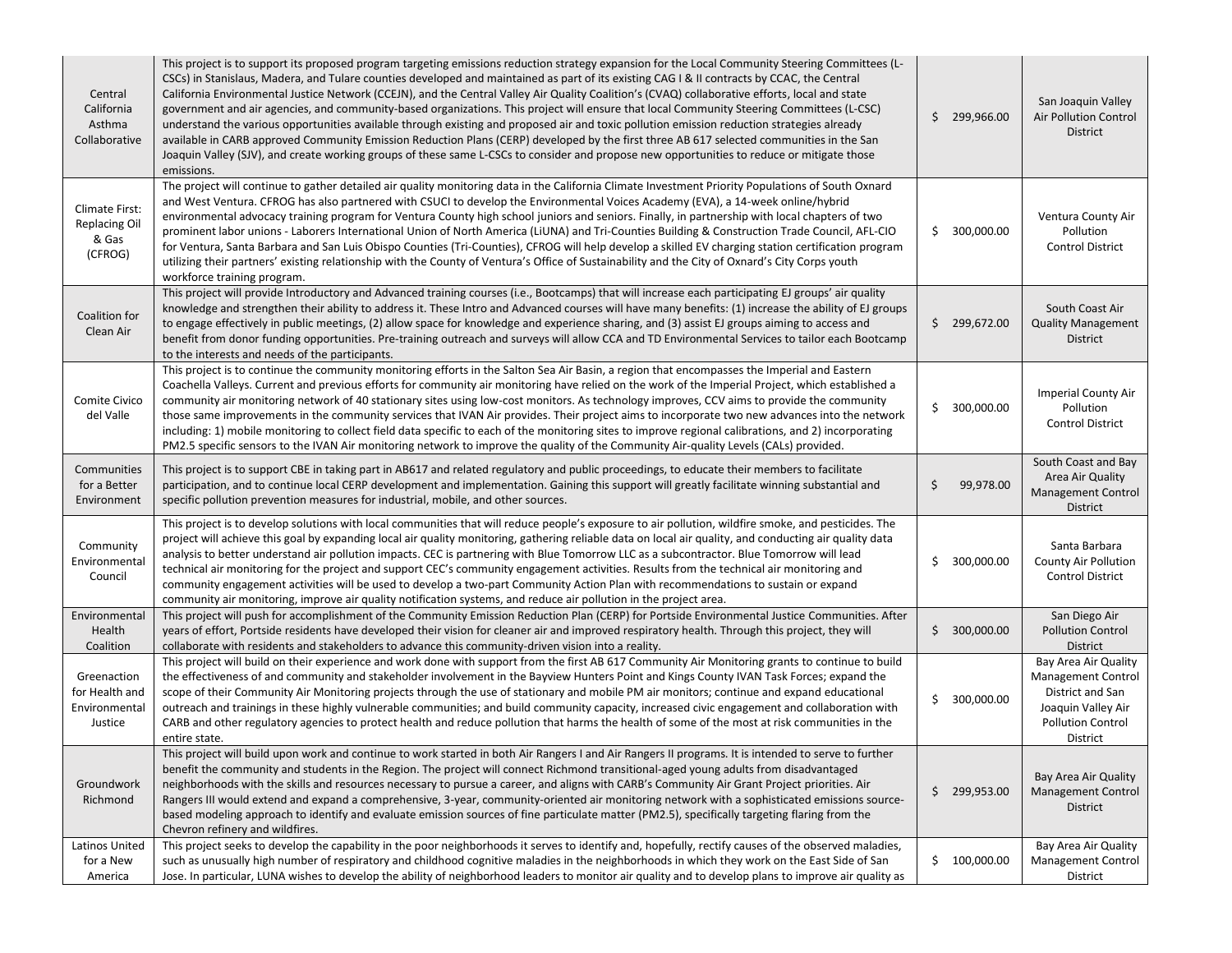|                                                            | warranted. LUNA regards this as a multi-step process that starts with education, proceeds to monitoring and culminates in action to bring about<br>necessary changes. LUNA looks on this education grant request as the first step in this process.                                                                                                                                                                                                                                                                                                                                                                                                                                                                                                                                                                                                                                                                                                                                                                                                                                                                                                                                                                                                                                                             |     |              |                                                                                                                             |
|------------------------------------------------------------|-----------------------------------------------------------------------------------------------------------------------------------------------------------------------------------------------------------------------------------------------------------------------------------------------------------------------------------------------------------------------------------------------------------------------------------------------------------------------------------------------------------------------------------------------------------------------------------------------------------------------------------------------------------------------------------------------------------------------------------------------------------------------------------------------------------------------------------------------------------------------------------------------------------------------------------------------------------------------------------------------------------------------------------------------------------------------------------------------------------------------------------------------------------------------------------------------------------------------------------------------------------------------------------------------------------------|-----|--------------|-----------------------------------------------------------------------------------------------------------------------------|
| Leadership<br>Counsel for<br>Justice and<br>Accountability | This project will support community-leadership in the development and implementation of community-led emission reduction programs and<br>projects by increasing capacity among impacted residents to engage in local, regional, and statewide decision-making related to AB 617<br>implementation; increasing access to information to impacted community residents regarding pollution sources and emission reduction strategies,<br>and supporting community-identified local, regional, and statewide strategies.                                                                                                                                                                                                                                                                                                                                                                                                                                                                                                                                                                                                                                                                                                                                                                                            |     | \$300,000.00 | San Joaquin Valley<br><b>Air Pollution Control</b><br>District and South<br>Coast Air Quality<br><b>Management District</b> |
| Legacy LA<br>Youth<br>Development<br>Corporation           | This project will build capacity, outreach, and education efforts in the Ramona Gardens community in Los Angeles. Legacy LA will work with<br>Ramona Gardens residents to advance community-led pollution reduction measures by increasing community knowledge about air quality and the<br>harmful health impacts of pollution on the community's health and will engage residents in leadership development to build the capacity of youth<br>and adult residents to lead air pollution reduction efforts. Community residents will have increased capacity to advance the Natural Park Pollution<br>Solution at Ramona Gardens project by meeting with federal, state, and local decisions makers, departments, and regulatory agencies to advocate<br>for resources needed to advance the project to the next stage of development and will document the process to make the project transferable to<br>other AB 617 communities across the State of California. This project is focused on community organizing in Ramona Gardens to build the capacity<br>of youth to lead air pollution reduction efforts in their community, and specifically building support and awareness of the proposed Natural Park<br>project within the community.                                                              |     | \$300,000.00 | South Coast Air<br><b>Quality Management</b><br>District                                                                    |
| Little Manila<br>Rising                                    | This project will establish a comprehensive, 3-year, community-oriented air monitoring network with a sophisticated emissions source-based<br>modeling approach to identify and evaluate emission sources of fine particulate matter (PM2.5), as well as inform mitigation measures to facilitate<br>emission reductions and reduce population exposure to pollutants in Stockton, CA.                                                                                                                                                                                                                                                                                                                                                                                                                                                                                                                                                                                                                                                                                                                                                                                                                                                                                                                          |     | \$299,974.00 | San Joaquin Valley<br>Air Pollution Control<br><b>District</b>                                                              |
| Loma Linda<br>University                                   | This project will utilize community based participatory theater (CBPT), a concept developed by researchers at the Loma Linda University School of<br>Public Health (LLUSPH) on a previously funded environmental justice research grant, as an empowering, foundational tool to develop and deliver a<br>community air monitoring training to the San Bernardino community. The community air monitor training will be delivered through a theatrical<br>play, developed and performed in partnership with our community partners, that will target schoolchildren and engage the local community<br>residents, school personnel and key community stakeholders. The project will consist of three major program outputs: 1) providing education on<br>air quality and community air monitors through a theatrical play at school assemblies and community events; 2) provide community air monitoring<br>"tool" kits for technical implementation of the air monitoring program; and 3) to engage key stakeholders, children, and community members in<br>community air monitoring activities through participatory events. The main goal of this project is to increase community use of air quality monitors<br>as a protective behavior to prevent the negative impact that poor air quality has on health. |     | \$250,036.00 | South Coast Air<br><b>Quality Management</b><br>District                                                                    |
| <b>Making Hope</b><br>Happen<br>Foundation                 | This project is to increase the number of electric vehicles (EVs) in the San Bernardino and Muscoy AB 617 community by taking a multi-faceted<br>approach to tackling the obstacles to EV adoption in disadvantaged communities, specifically lack of information about the electric vehicles and the<br>lack of access to charging infrastructure. Making Hope Happen Foundation will also use their existing Work-Based Learning Program with the San<br>Bernardino County Unified School District to train and hire high school juniors and seniors for multilingual outreach, to assistance interested drivers<br>in applying for EV incentive programs and to participate in infrastructure site visits.                                                                                                                                                                                                                                                                                                                                                                                                                                                                                                                                                                                                   |     | \$299,370.00 | South Coast Air<br><b>Quality Management</b><br>District                                                                    |
| Morongo<br>Band of<br>Mission<br>Indians                   | This project will enhance the community air monitoring currently being conducted by the Morongo Band of Mission Indians. The project will extend<br>monitoring efforts and supplement community outreach and education efforts. The current project proposal will extend the 18-month operation of<br>the community air monitoring network for an additional 36 months, and includes additional Quality Assurance Project Planning, community<br>engagement, and data analysis activities. In addition to the continued monitoring, the funding from this project will support air quality awareness<br>and education presentations to students at the Morongo School, support educational materials for inclusion in quarterly newsletters and social<br>media posts, and develop posters and presentations on local air quality concerns and ways to reduce exposure which will be delivered at<br>community events such as Earth Day, Cultural Days, Family Dinners, and Back to School events.                                                                                                                                                                                                                                                                                                              |     | \$100,000.00 | South Coast Air<br><b>Quality Management</b><br>District                                                                    |
| OneOC                                                      | This project will build on the air monitoring pilot project of the industrial corridor and expand monitoring to include more sources of air pollution,<br>which have been identified by residents and confirmed by academic collaborators. These sources include: truck traffic, fireworks, and noise<br>pollution. They will also be expanding the investigation of air pollution from the Madison Park neighborhood and along the industrial corridor to<br>include all of the 21 EJ communities located in Santa Ana. As was central to their pilot project, HECAM-OCC will center residents as leaders of the<br>project, and continue to build community capacity of Santa Ana residents to guide mitigation and policy change efforts.                                                                                                                                                                                                                                                                                                                                                                                                                                                                                                                                                                    |     | \$299,754.00 | South Coast Air<br><b>Quality Management</b><br>District                                                                    |
| Paskenta<br>Band of<br>Nomlaki<br>Indians                  | This project will develop an air monitoring network for the Tribal community to raise awareness of air quality issues stemming from wildfire and<br>other pollution sources. The Tribe is proposing to deploy 4 multiple air monitors on the Paskenta Reservation and surrounding communities that<br>will detect ozone, nitrogen dioxide, PM2.5 and 10, and send data in real-time to a website available for the Tribal community and other local non-<br>tribal residents. Air quality data and other resources will be shared to help the Tribal community reduce exposure during times of poor air quality<br>and understand health effects of air pollution.                                                                                                                                                                                                                                                                                                                                                                                                                                                                                                                                                                                                                                              |     | \$165,792.00 | Tehama County Air<br><b>Pollution Control</b><br>District                                                                   |
| Physicians for<br>Social<br>Responsibility-<br>Los Angeles | This project will expand community training for the South Los Angeles AB 617 implementation, evaluate the South Los Angeles AB 617 process,<br>work with residents and the regulatory agencies to identify barriers for engagement, conduct a qualitative and quantitative analysis of the AB 617<br>metrics for success, and work with local small businesses to identify strategies to advance emission reduction and clean production solutions. They<br>will be building off of the plans and reports from the first two rounds of funding: the Community Regeneration Plan, and "The First Phase of Air                                                                                                                                                                                                                                                                                                                                                                                                                                                                                                                                                                                                                                                                                                    | \$. | 300,000.00   | South Coast Air<br><b>Quality Management</b><br>District                                                                    |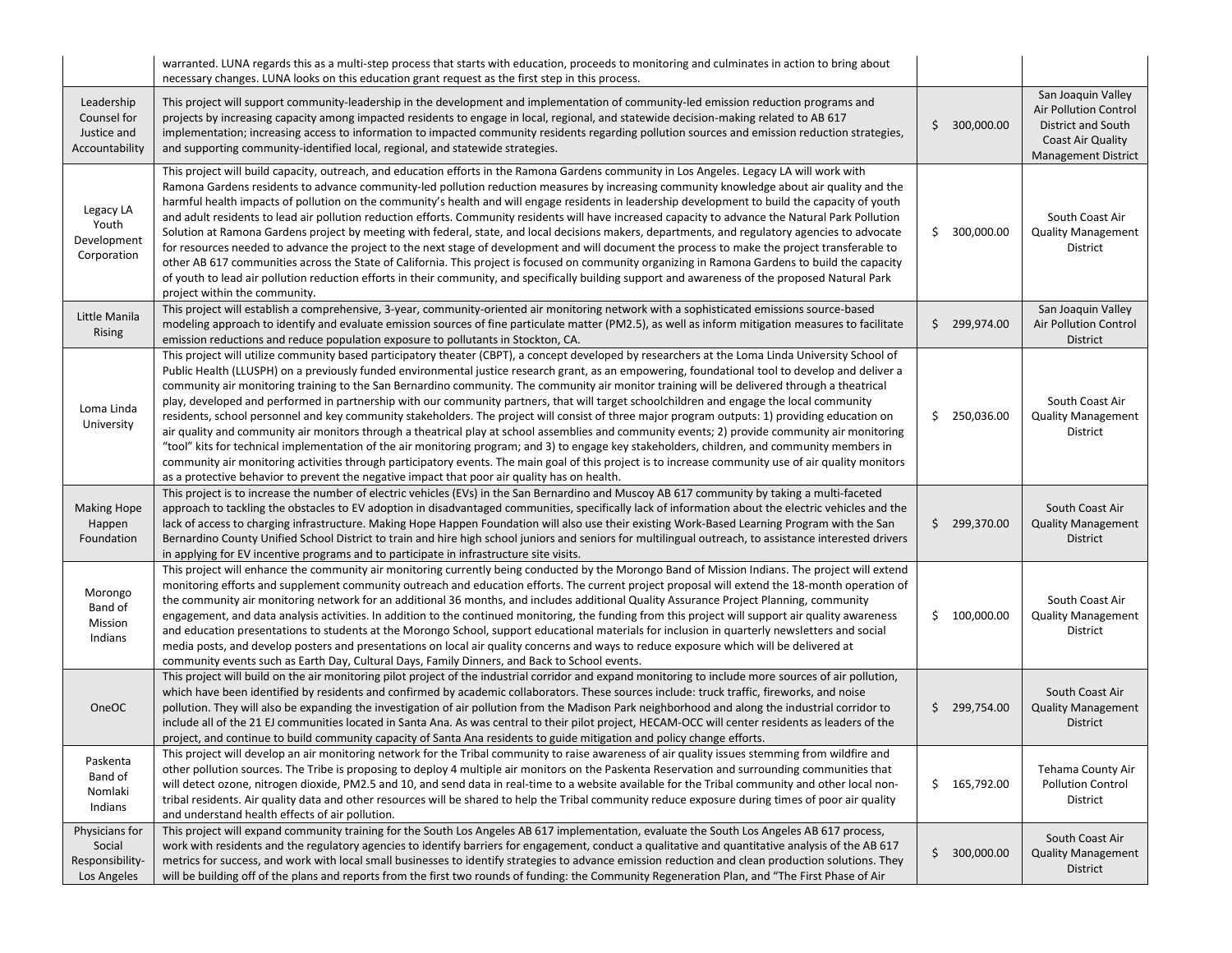|                                                                                                                | Quality Assessment In South Los Angeles, 2019-2020." In addition, they have identified from the South Los Angeles AB 617 CSC co-leadership<br>model the need to build and create new ways for interactions with community members and regulatory agencies. Therefore, this grant will also be<br>used to create co-learning spaces for regulatory agencies and community members that can increase community meaningful engagement and<br>capacity and address engagement gaps that are needed for the development strategies for the South Los Angeles AB 617 CERP and CAMP.                                                                                                                                                                                                                                                                                                                                                                                                                                                                                                                                                                                                                                                                                                                                                                                                                                                                                                          |                 |                                                               |
|----------------------------------------------------------------------------------------------------------------|----------------------------------------------------------------------------------------------------------------------------------------------------------------------------------------------------------------------------------------------------------------------------------------------------------------------------------------------------------------------------------------------------------------------------------------------------------------------------------------------------------------------------------------------------------------------------------------------------------------------------------------------------------------------------------------------------------------------------------------------------------------------------------------------------------------------------------------------------------------------------------------------------------------------------------------------------------------------------------------------------------------------------------------------------------------------------------------------------------------------------------------------------------------------------------------------------------------------------------------------------------------------------------------------------------------------------------------------------------------------------------------------------------------------------------------------------------------------------------------|-----------------|---------------------------------------------------------------|
| Rose<br>Foundation<br>for<br>Communities<br>and the<br>Environment                                             | This project seeks to build community capacity to engage with agencies on pollution and climate change, while increasing collaboration among<br>youth across low-income Bay Area communities of color. The project will achieve this by recruiting, training and supporting young emerging<br>leaders from the Richmond/San Pablo area (a designated AB 617 priority community) and East Oakland, Bayview/Hunters Point, and<br>Pittsburg/Antioch, all heavily impacted communities awaiting AB 617 designation The youth will work together to understand and address the<br>threats their communities face, reaching out to educate and engage other community members to advance solutions that help their communities<br>survive and thrive.                                                                                                                                                                                                                                                                                                                                                                                                                                                                                                                                                                                                                                                                                                                                       | \$100,000.00    | Bay Area Air Quality<br><b>Management Control</b><br>District |
| San Diego City<br>College<br>Foundation                                                                        | This project will conduct local air quality monitoring that detects toxic traffic-related compounds (Benzene, Toluene, Ethylbenzene, and Xylene<br>specific air pollution) in a San Diego neighborhood that is part of the Portside Environmental Justice Neighborhoods Community (Community), as<br>identified in the Community Air Protection Program established through California's Assembly Bill (AB) 617. The project will involve monitoring and<br>data analysis to create a neighborhood-scale risk profile of ambient BTEX compound concentrations. The monitoring site is the San Diego City<br>College immediately adjacent to a public high school, which comprises a significant minority and disadvantaged population of students. This area is<br>highly impacted by freeway and port traffic, closely adjacent to Interstate-5 and California State Route (SR)163. As part of this project, minority<br>students from local AB 617 communities will receive hands-on experience and technical training in community air monitoring and dissemination.<br>Associated reports will be prepared and distributed to affected schools, local leaders, and organizations. Recommendations will be made, such as<br>how to minimize student exposures at the nearby athletic field.                                                                                                                                                                                         | \$290,079.00    | San Diego Air<br><b>Pollution Control</b><br>District         |
| San Leandro<br>2050                                                                                            | This project seeks to create a Community Clearinghouse for San Leandro Emissions and Interventions information and discussion as well as expand<br>and sustain previous outreach, dialogue and leadership building through deliberate creation of a physical community connection location for<br>community work projects, meetings, events and gatherings. The need for community connections and space was a top priority for the respondents<br>in their previous outreach sessions and focus groups. They will train and empower neighborhood Leadership Council members, Outreach<br>Coordinators and Interns to activate and inform focus neighborhoods, engage them in community dialogue with Council. They will provide them<br>with appropriate information and data collection tools around Air Quality, Climate Change, Resilience and emissions reduction programs that<br>benefit disadvantaged and low income communities that reduce air pollution and emissions and improve quality of life, how to engage in dialogue<br>and solicit opinions and dialogue about improving their neighborhoods. San Leandro 2050 will also develop an air quality baseline and<br>benchmarking measurement program, and develop goals for reducing air pollution and associated GHGs.                                                                                                                                                                                                | \$294,800.00    | Bay Area Air Quality<br><b>Management Control</b><br>District |
| Soboba Band<br>of Luiseno<br>Indians                                                                           | This project is a multi-faceted approach to build capacity for the Tribe to monitor air quality on its Reservation. The Tribe does not have a current<br>air monitoring program, and there are no regulatory monitors in the Hemet/San Jacinto Valley subregion. The Tribe is proposing to develop a<br>monitoring system air using low-cost sensors that continuously detect pollutants that are affecting the Tribal community. A website will be<br>developed to display air quality data in real-time and be available for the Tribal community. This website will also provide statistics and analytical<br>tools for the Soboba Environmental Department to help develop a baseline assessment of air quality on the Reservation. Training workshops will<br>be held for Tribal staff on technical and policy elements related to air quality monitoring. Educational materials will be produced and shared with<br>the Tribal community, including students at Soboba Noli Indian school. Ultimately, this project will provide baseline data, training, and education<br>that are needed to protect the health of the Tribal community and aid in the establishment of a Tribal air monitoring program.                                                                                                                                                                                                                                                                        | \$197,776.00    | South Coast Air<br><b>Quality Management</b><br>District      |
| Social and<br>Environmental<br>Entrepreneurs<br>- Central<br>California<br>Environmental<br>Justice<br>Network | This project is multipronged. Foremost, it will expand community access to real-time air quality information at the local level by expanding CCEJN's<br>Community Air Monitoring Network with low-cost ozone sensors installed next to previously installed PM community monitors. Priority will be<br>given to rural communities that lack near-by ozone monitors and where levels of ozone may be higher than in monitored urban areas. higher. The<br>project will be paired with a culturally relevant community education component on the health impacts of ozone and PM2.5, including a curriculum<br>to teach high-school students how to assemble and deploy low-cost ozone monitors. Additionally, applicants will continue supporting residents of<br>South-Central Fresno, Shafter and Arvin-Lamont so they can meaningfully engage in the implementation and/or development of Community Air<br>Monitoring Plans and Emissions Reduction Plans in their respective communities.                                                                                                                                                                                                                                                                                                                                                                                                                                                                                           | \$300,000.00    | San Joaquin Valley<br>Air Pollution Control<br>District       |
| Social and<br>Environmental<br>Entrepreneurs<br>- The Central<br>Valley Air<br>Quality<br>Coalition            | This project will sustain the capacity of community based organizations in the San Joaquin Valley (San Joaquin, Stanislaus, Merced, Madera, Fresno,<br>Kings, Kern, and Tulare counties) that engage in local community air monitoring and/or that participate in a Community Air Protection Program<br>Community Steering Committee in Fresno, Shafter, Stockton, and South Kern by coordinating efforts and cross pollinating promising practices and<br>lessons learned. These goals will be met through at least 8 meetings of the San Joaquin Valley Environmental (SJV EJ) Steering Committee per year<br>over 2 years (16 meetings total) and 2 meetings per year with California Air Resources Board and San Joaquin Valley Air District staff and decision<br>makers (at least 4 meetings total) as well as 1 summit held in coordination with San Joaquin Valley Environmental Justice Steering Committee<br>members. Additionally, SJV EJ Steering Committee members will update consensus based recommendations for priority communities for<br>community air protection planning and air monitoring. As one of the most polluted air basins in the United States, San Joaquin Valley communities<br>face both regional and localized air quality issues from a variety of sources; the community based organizations participating in the SJV EJ Steering<br>Committee are providing vital infrastructure for developing and sustaining air protections and improvements. | \$<br>99,997.00 | San Joaquin Valley<br>Air Pollution Control<br>District       |